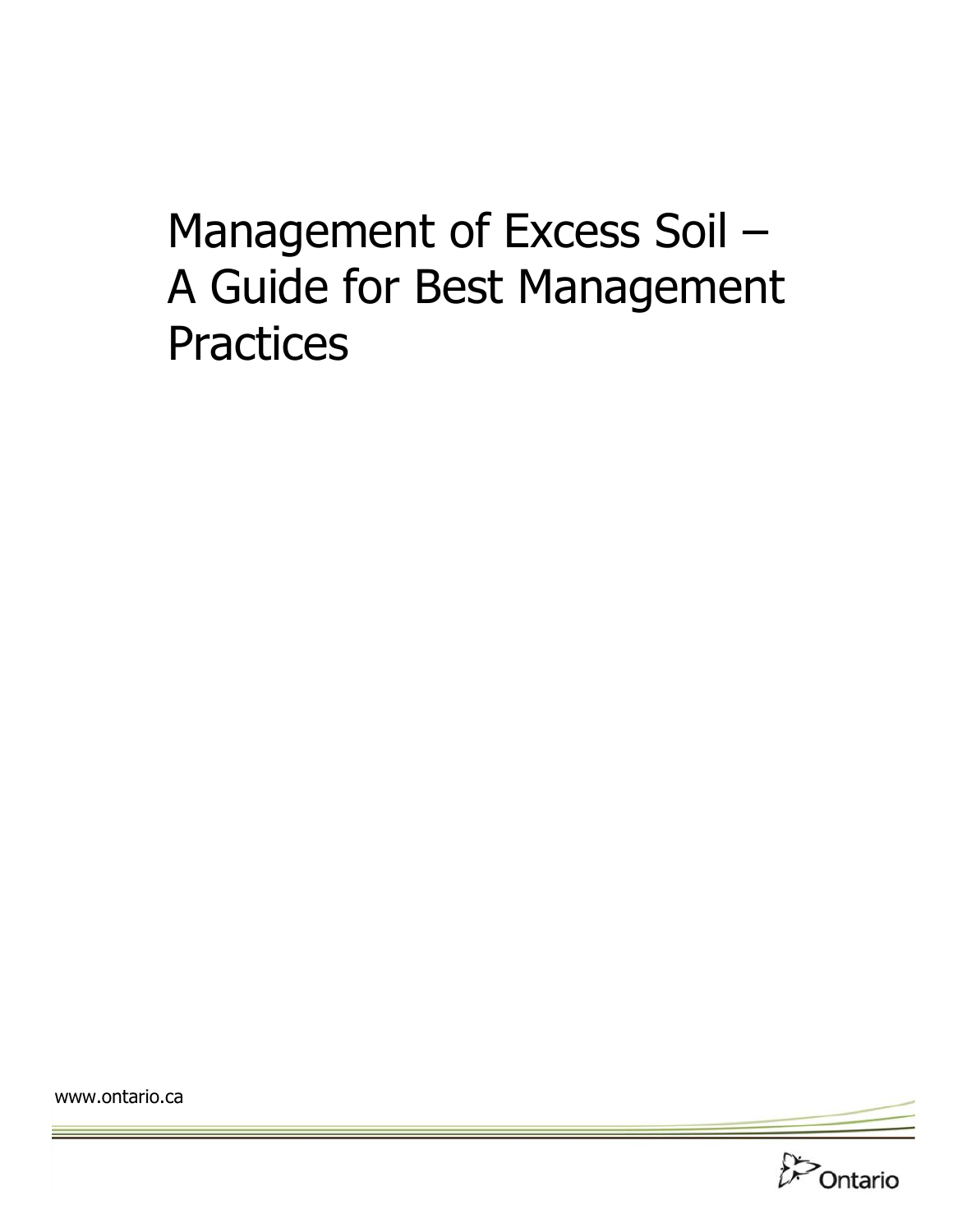Prepared by:

## Ontario Ministry of the Environment

Central Region

Operations Division

January 2014

This guideline is not, and should not be construed as legal advice. A lawyer should be consulted on questions about the application or interpretation of the laws of Ontario as they relate to the matters covered by this guideline.

For more information:

Ministry of the Environment Public Information Centre Telephone: 416-325-4000 Toll free: 1-800-565-4923 Email: picemail.moe@ontario.ca Website: [www.ontario.ca/environment](http://www.ontario.ca/environment)

© Queen's Printer for Ontario, 2014

PIBS 9603e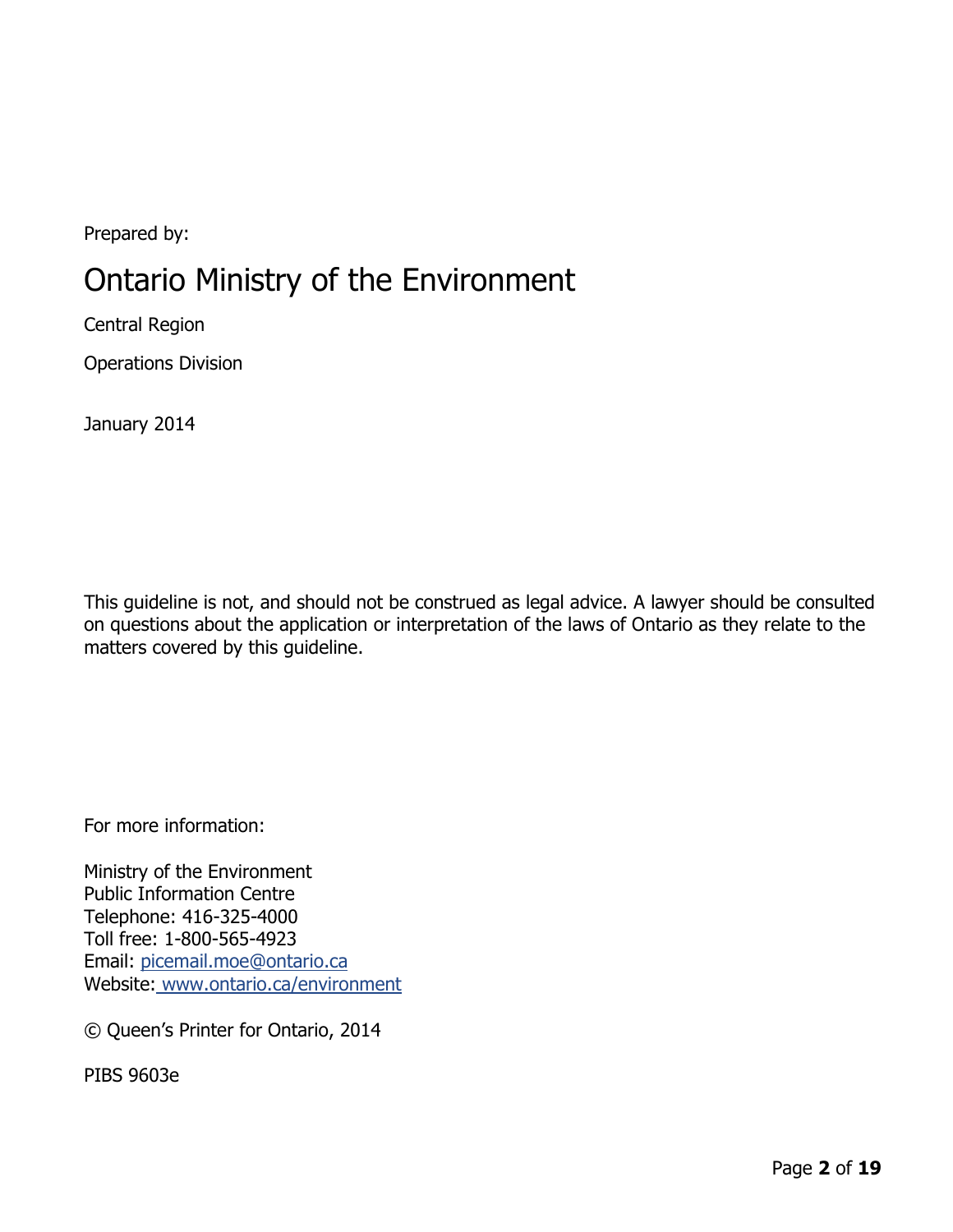# **Table of Contents**

| ONTARIO REGULATION 153/04 AND THE SOIL AND |  |
|--------------------------------------------|--|
|                                            |  |
|                                            |  |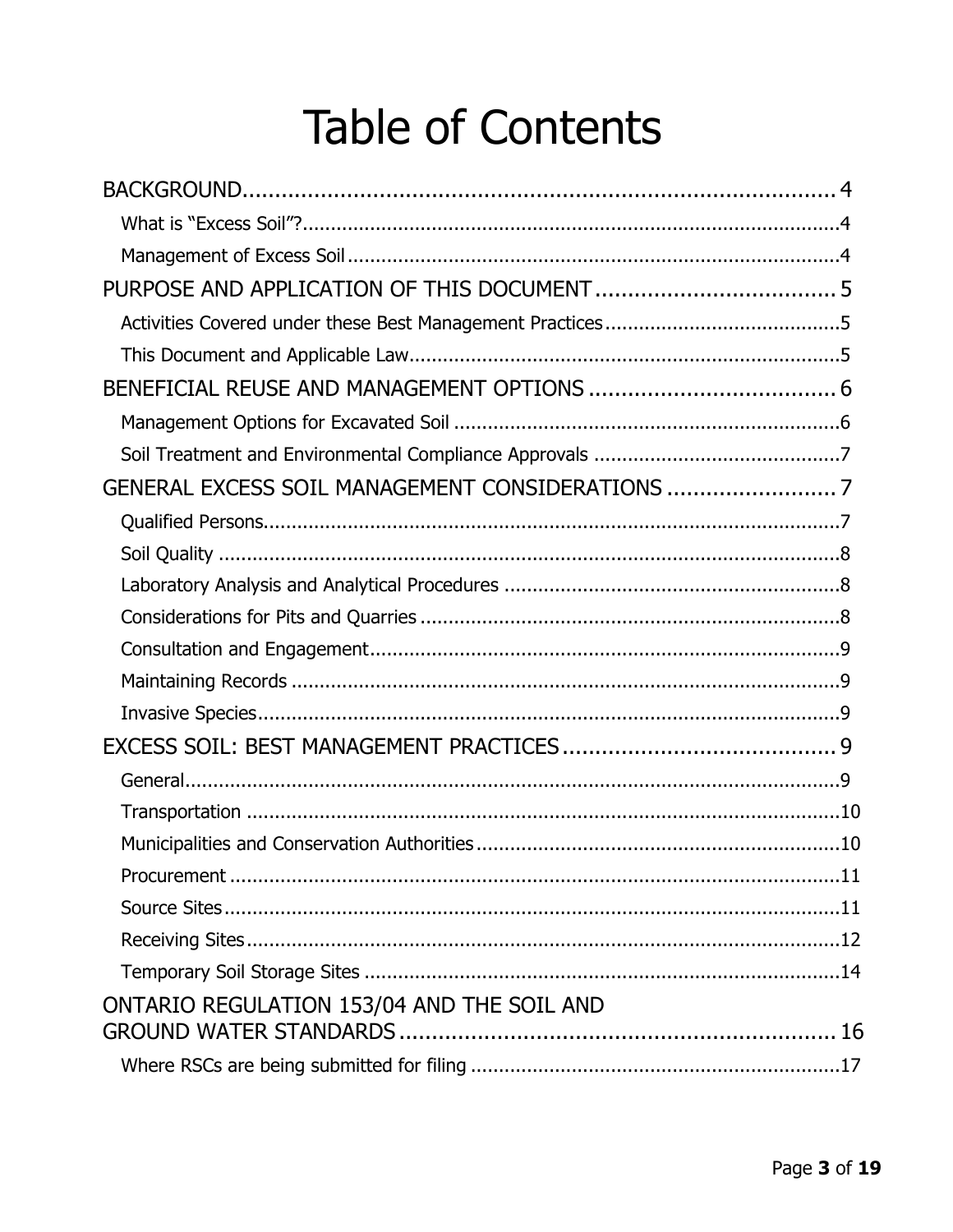## **BACKGROUND**

Soil is an important resource. The protection and conservation of soil in Ontario is a valuable component of maintaining the environment for present and future generations. The Ministry of the Environment (MOE) encourages the beneficial reuse of excess soil in a manner promoting sustainability and the protection of the environment. The best practices described within this document are intended to assist those managing excess soil, particularly when the soil may be affected by contamination, in preventing and mitigating the potential for adverse effects.

#### **What is "Excess Soil"?**

For the purpose of this document, "excess soil" is soil that has been excavated, mainly during construction activities, that cannot or will not be reused at the site where the soil was excavated and must be moved off site. In some cases, excess soil may be temporarily stored at another location before the excess soil is brought back to be used for a beneficial reuse at the site where the soil was originally excavated.

For the purpose of this document, "soil" is defined as it is Ontario Regulation 153/04 (Records of Site Condition – Part XV.1 of the Act):

unconsolidated naturally occurring mineral particles and other naturally occurring material resulting from the natural breakdown of rock or organic matter by physical, chemical or biological processes that are smaller than 2 millimetres in size or that pass the US #10 sieve.

This document does not apply to materials outside the scope of the above definitions, such as compost, engineered fill products, asphalt, concrete, re-used or recycled aggregate product and/or mine tailings, other products, including soil mixed with debris such as garbage, shingles, painted wood, ashes, or other refuse.

#### **Management of Excess Soil**

Excess soil must be managed in a sustainable manner in order to maintain a healthy economy while protecting the environment. Both the Growth Plan for the Greater Golden Horseshoe, under the Places to Grow Act, 2005, and the Provincial Policy Statement under the Planning Act encourage important policy objectives, such as new or renewed infrastructure, intensification of urban areas, and the redevelopment of brownfield sites. These activities often result in the need to manage large quantities of excess soil. Soil conservation and management should be integrated into all aspects of the planning and development process, from the initial concept, through permitting, construction, transportation and reuse of excess soil.

The Environmental Protection Act, R.S.O 1990, c. E.19 (EPA) provides the MOE with the authority to address the discharge of a contaminant into the natural environment that is causing or may cause an "adverse effect", a term that is defined under the EPA. Where environmental concerns are identified at a site, the MOE may assess all activities related to soil management, including those occurring at the excavation site, during transportation or at sites where the soil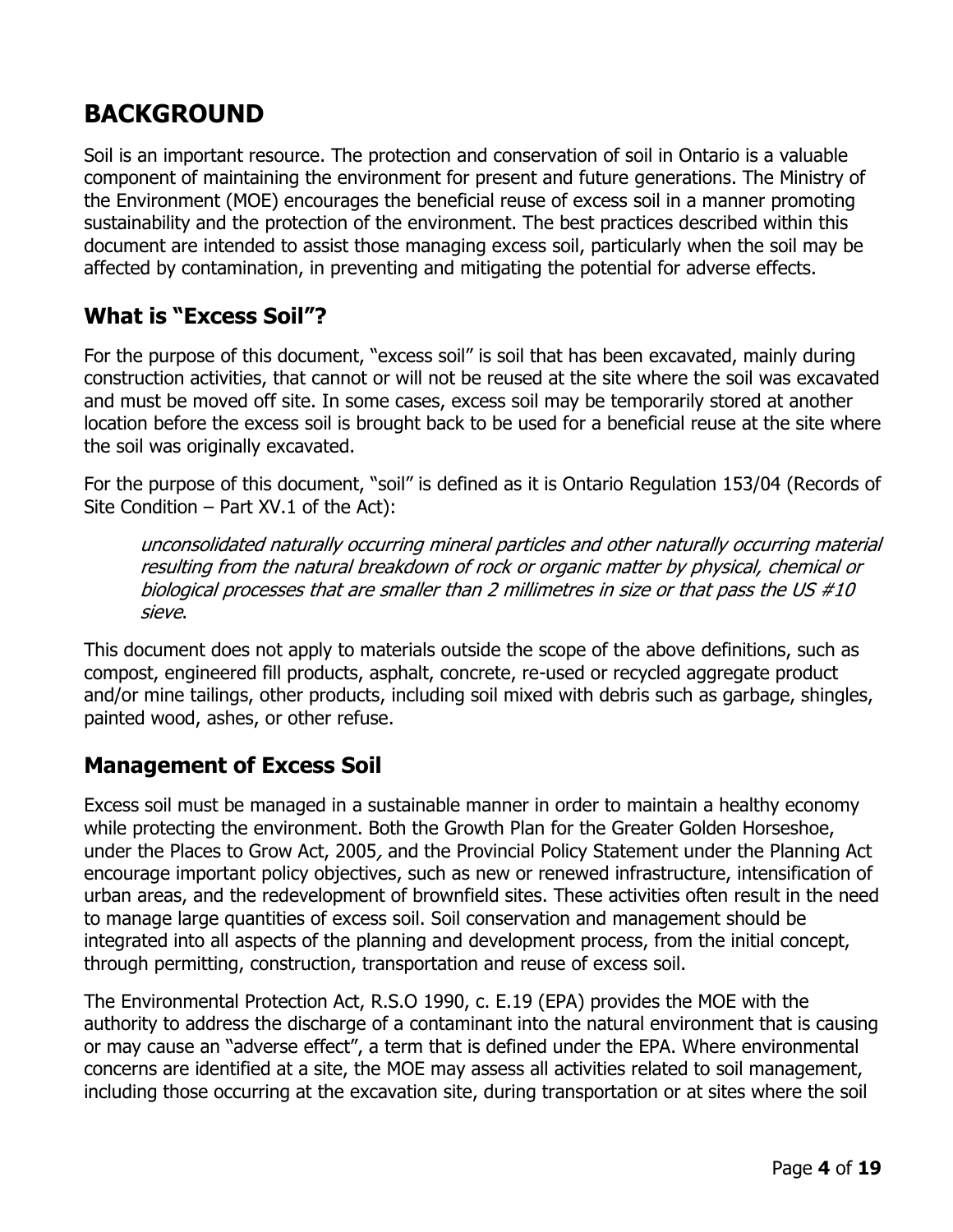is received, and may take appropriate actions within the MOE's legislative mandate. This may include issuing orders arising from actual or potential adverse effects associated with improper soil management.

Those managing excavated soil or excess soil must ensure that the management does not result in the discharge of a contaminant into the natural environment that causes or may cause an adverse effect, and when required, must provide notice of the discharge of the contaminant(s) into the natural environment in accordance with the provisions of the EPA.

If, at any time, the management of excavated soil or excess soil causes an adverse effect, such as odour, litter, dust, noise, or other impacts to the natural environment or water quality, appropriate preventive and remedial actions should immediately be taken to alleviate the adverse effect or impact. Until these issues are addressed, the owner/operator may need to suspend all soil management activities, including soil excavating, transporting or receiving.

## **PURPOSE AND APPLICATION OF THIS DOCUMENT**

#### **Activities Covered under these Best Management Practices**

The best management practices in this document provide guidance on how to handle excess soil beginning at the place where the soil is excavated (a "Source Site"), during the transportation of the excess soil, and through to a site where the excess soil can be reused for a beneficial purpose (a "Receiving Site").

This document also includes recommendations for temporary storage of excess soil at an intermediate site, between the Source Site and Receiving Site, where the intermediate site (a "Temporary Storage Soil Site") is owned or leased by the owner/operator of the Source Site or Receiving Site, for temporary storage of the excess soil.

The best management practices are not intended to be applied to small, low-risk construction or maintenance activities that are limited to single-dwelling residential properties, or activities associated with minor municipal road work or sewer/water main construction or repair. However, those involved in these smaller-scale projects and smaller-scale soil management activities are encouraged to consider whether the best practices may be useful, and to consult with any applicable approval authorities and Receiving Site owners/operators on reuse or disposal options before moving excess soil from a Source Site to a Receiving Site or Temporary Soil Storage Site.

#### **This Document and Applicable Law**

All those who create, manage, transport, receive or store excess soil are responsible for ensuring that the excess soil is managed in an environmentally sound manner. They must also meet all applicable legal requirements, including current provincial and federal regulatory requirements, such as: site alteration, noise and traffic by-laws and permitting regimes established by municipalities and Conservation Authorities; the soil management provisions in Ontario Regulation 153/04 that relate to the submission and filing of a Record of Site Condition;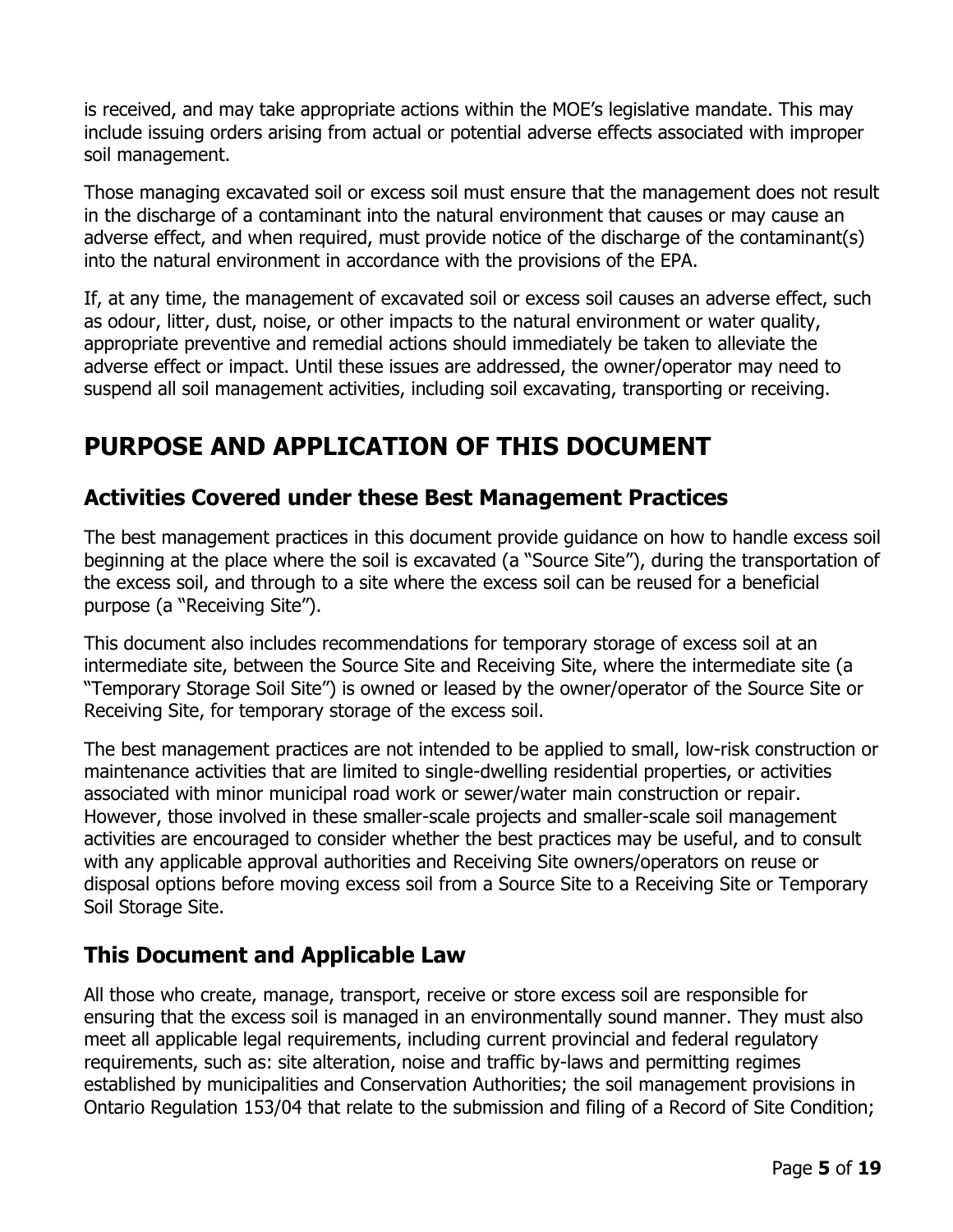and, when excavated soil and other excavated materials are being managed as a waste, the EPA and waste regulations.

These best management practices are intended to complement legal requirements; they are not themselves legal requirements or approvals and must not be taken to be, and they are subject to and do not replace legislation or legally binding documents of other kinds. Those who create, manage, transport, receive or store excess soil must be familiar with and remain responsible for complying with all applicable legislation and other legal requirements.

The best management practices are intended to provide general concepts which may be used to address the general management of excess soil for beneficial reuse purposes. Municipalities and Conservation Authorities are encouraged to consider the concepts set out in these best management practices when issuing permits or approvals, or establishing by-laws or policies for the management of excess soil, and make use of them as appropriate for the specific context. In this respect, where legally enforceable instruments seek to include or adopt the concepts in these best management practices, care should be taken to adapt the language in this document to make it appropriate for legally binding regulatory instruments and the particular requirements of the specific instrument.

## **BENEFICIAL REUSE AND MANAGEMENT OPTIONS**

All stakeholders should look for opportunities to minimize the amount of soil to be excavated during construction projects. When soil does need to be excavated, the MOE encourages the reuse of the excavated soil at the site where it is excavated, to limit the amount of excess soil that requires management off site. The MOE encourages use of the excess soil for a beneficial purpose, provided that the use complies with applicable legislation and where the use does not have a potential to cause an adverse effect within the meaning of the EPA, or impair water quality under the Ontario Water Resources Act, R.S.O. 1990, c. O.40 (OWRA).

The MOE also promotes the reuse of excavated soil from civil construction projects at the site where the soil is excavated, or reuse of excess soil at other similar civil construction projects. The owners or developers of sites undergoing development activities that require soil for specific uses, such as the construction of berms or new roads, are encouraged to consider importing excess soil for this use. Reusing excess soil limits the need to import soil from natural or virgin sources, and may reduce the transportation distances associated with soil importation.

#### **Management Options for Excavated Soil**

There are several management options for soil excavated during construction that should be evaluated on a site by site basis. In all cases, the excavated soil or excess should be appropriate for its intended reuse. Some examples include:

#### **On site**

direct reuse of the excavated soil at the excavation site; and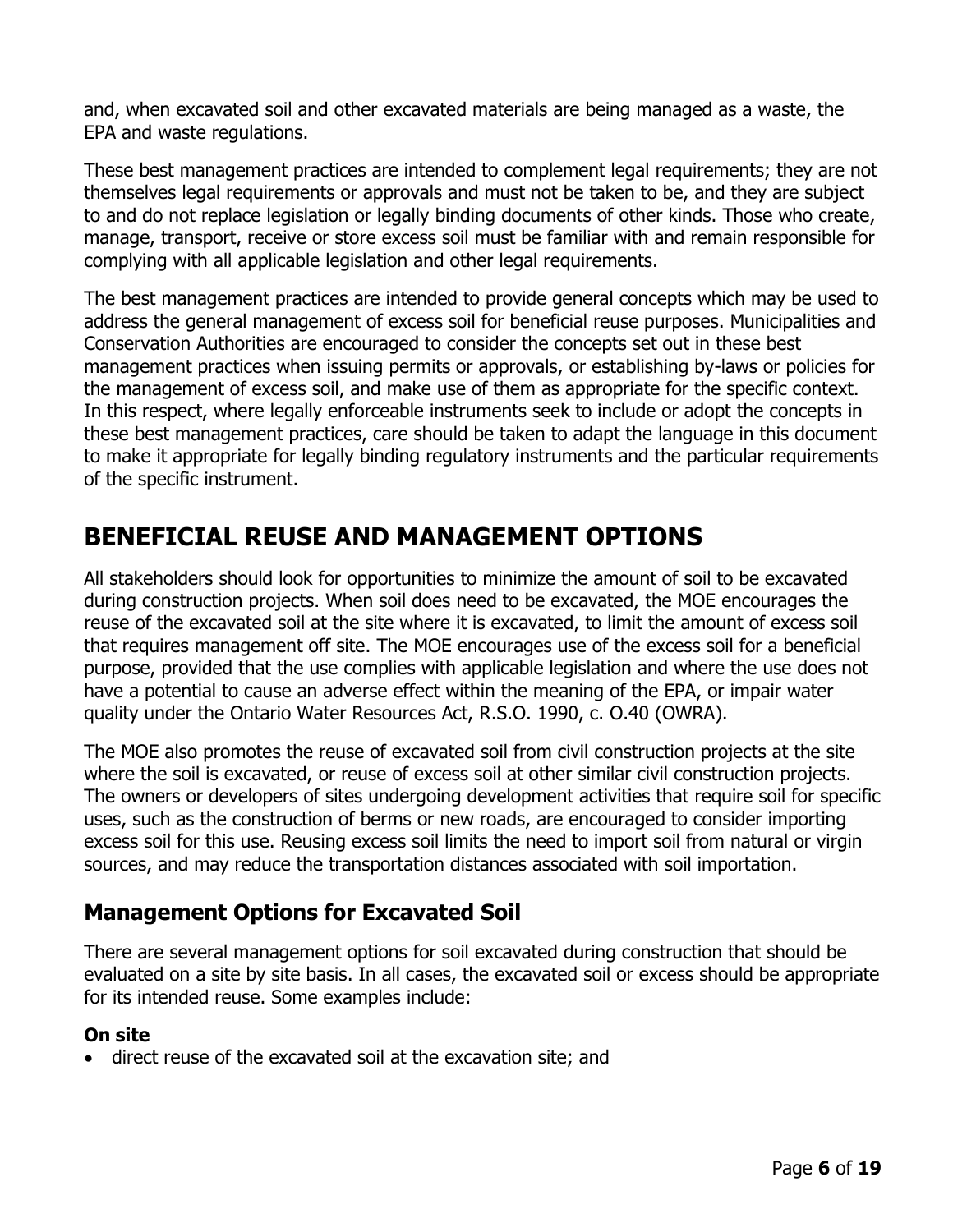treating or processing excavated soil and reusing the soil at the excavation site, in accordance with the terms and conditions of an Environmental Compliance Approval (ECA) where required.

#### **Off Site**

- reusing excess soil at a construction or development site where imported soil is required for purposes such as site alteration, filling in depressions/excavations, or re-grading;
- managing excess soil at an MOE-approved soil recycling, processing or treatment facility, in accordance with the terms and conditions of the ECA;
- reusing excess soil at a commercial site where soil is purchased to be reused at the site for a beneficial purpose, often referred to as a commercial fill site; and
- transporting excess soil to a MOE-approved waste disposal site for use as daily cover (as appropriate) or for final disposal in accordance with the terms and conditions of the ECA.

Both on-site and off-site management options for excavated soil may require temporary storage at another location prior to the soil being used for a beneficial reuse purpose.

#### **Soil Treatment and Environmental Compliance Approvals**

While soil can be reused in many instances, it is important to note that, when soils are affected by contamination to the point where they cannot be directly reused at the site where they were excavated or at a Receiving Site, treatment and processing options may be available to reduce the concentrations of contaminants. Soil treatment or processing facilities are not the subject matter of this document. The establishment and operation of soil treatment or processing facilities is subject to ECA requirements under the EPA.

Facilities that receive soil for storage prior to transportation to an approved soil treatment facility or MOE-approved waste disposal facility may also require an ECA.

### **GENERAL EXCESS SOIL MANAGEMENT CONSIDERATIONS**

#### **Qualified Persons**

Those who manage excess soil are encouraged to retain the services of a Qualified Person (QP) within the meaning of section 5 of Ontario Regulation 153/04. QPs are professional geoscientists and professional engineers. A QP who is retained should be someone who can exercise professional judgment based on his or her experience in order to advise on appropriate reuse options for the excavated soil or excess soil, and make these decisions based on appropriate analysis and characterization of the soil. The QP should use a risk-based approach and take into consideration the effects of loading associated with the concentrations of individual contaminants in soil and the impacts on the pre-existing, ambient conditions at the site. This will likely require a QP who is qualified to prepare or supervise a risk assessment, as set out section 6 of Ontario Regulation 153/04. Depending upon the intended beneficial reuse of the excess soil, the QP may need to consult with others to make decisions on the appropriateness of the excess soil for reuse, such as an agrologist if soil is to be used for an agricultural purpose.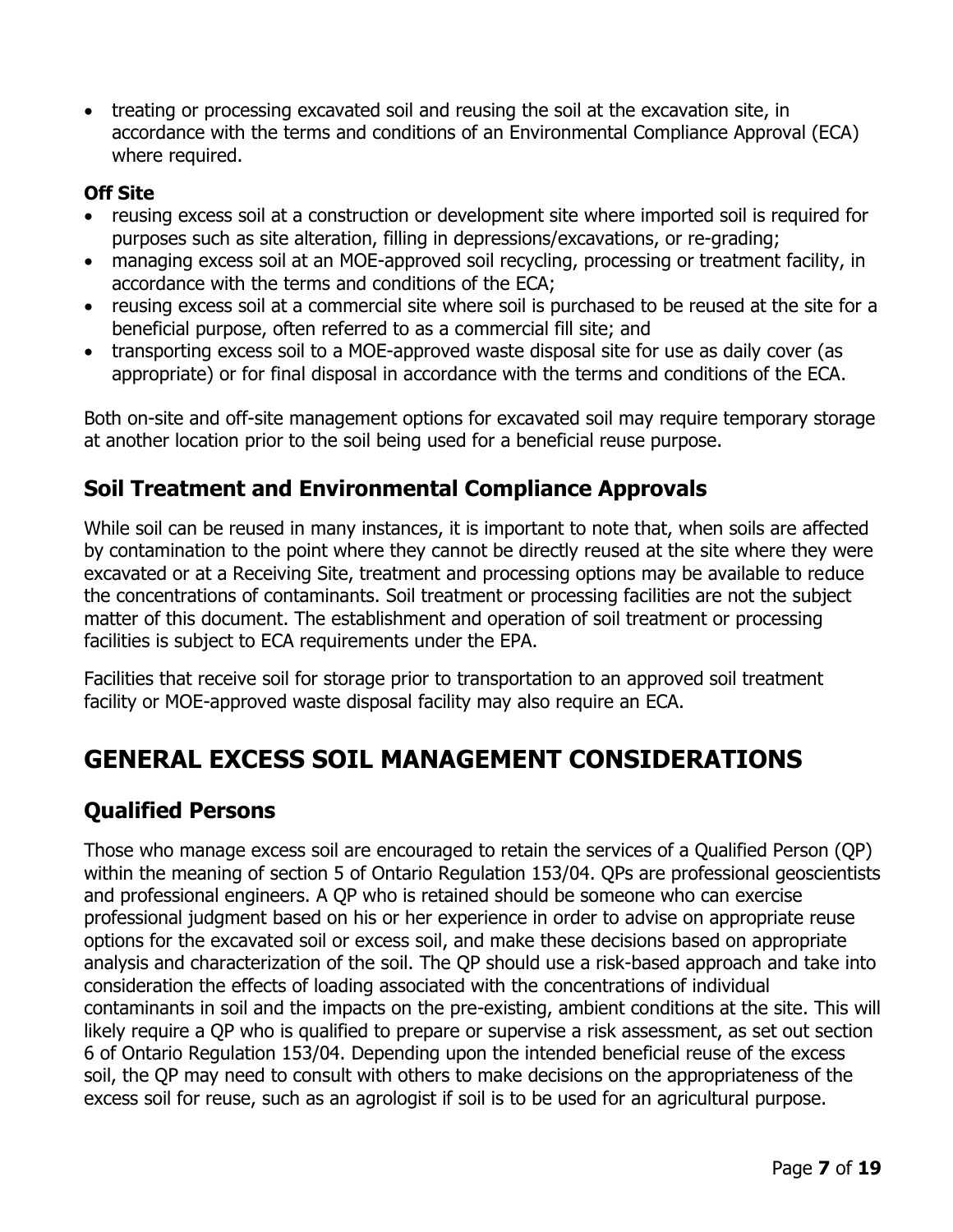#### **Soil Quality**

Understanding whether the placement of soil may cause an adverse effect or a degradation of the pre-existing condition of the Receiving Site requires knowledge of the quality of the excess soil from the Source Site and the quality of soil at the Receiving Site.

Excess soil reuse is encouraged where chemical analyses of soil at the Source and Receiving Sites determine that the soil is appropriate to be reused at the Receiving Site. The analyses should be based on the specific conditions at the sites, including the history of the sites, and take into consideration the intended and/or anticipated future land uses of the Receiving Site. Soil placement should not degrade the existing conditions at a Receiving Site; for example, a new contaminant should not be introduced to the Receiving Site and the concentration of an existing contaminant should not be increased at the Receiving Site. When determining if excess soil is appropriate for a Receiving Site, consideration should also be given to the physical characteristics of the excess soil, including soil type and geotechnical suitability.

Professional expertise and judgment will be necessary to inform the assessment and the extent of testing to be undertaken including a reasonable identification of potential contaminants based reviewing the history and conditions of the sites.

Mixture and dilution of contaminated soils to reduce the concentrations of contaminants should not be undertaken.

Ontario Regulation 153/04 sets out soil standards which apply when a Record of Site Condition (RSC) is being submitted for filing. These soil standards are not intended to address overall soil management activities. Additional information on the use and application of these standards can be found later in this document within the section entitled, "Ontario Regulation 153/04 and the Soil and Ground Water Standards".

#### **Laboratory Analysis and Analytical Procedures**

It is recommended that soil analyses be undertaken by a laboratory with an internationally recognized accreditation body [e.g. Standards Council of Canada (SCC) or Canadian Association for Laboratory Accreditation (CALA)] and in accordance with the International Standard ISO/IEC 17025 – General Requirements for the Competence of Testing and Calibration Laboratories. It is recommended that analytical procedures should be conducted as outlined in section 47 of Ontario Regulation 153/04 and in the Protocol for Analytical Methods Used in the Assessment of Properties under Part XV.1 of the Environmental Protection Act, July 1, 2011.

#### **Considerations for Pits and Quarries**

This document does not apply to aggregate resources that are extracted from pits and quarries. Where it has been determined that a pit or quarry is a suitable location for the large-scale deposit of fill, owners are encouraged to design and implement a Fill Management Plan (as outlined below in these best management practices) to facilitate the transition from pit/quarry operation through to rehabilitation to a future land use. Where appropriate, elements of the Fill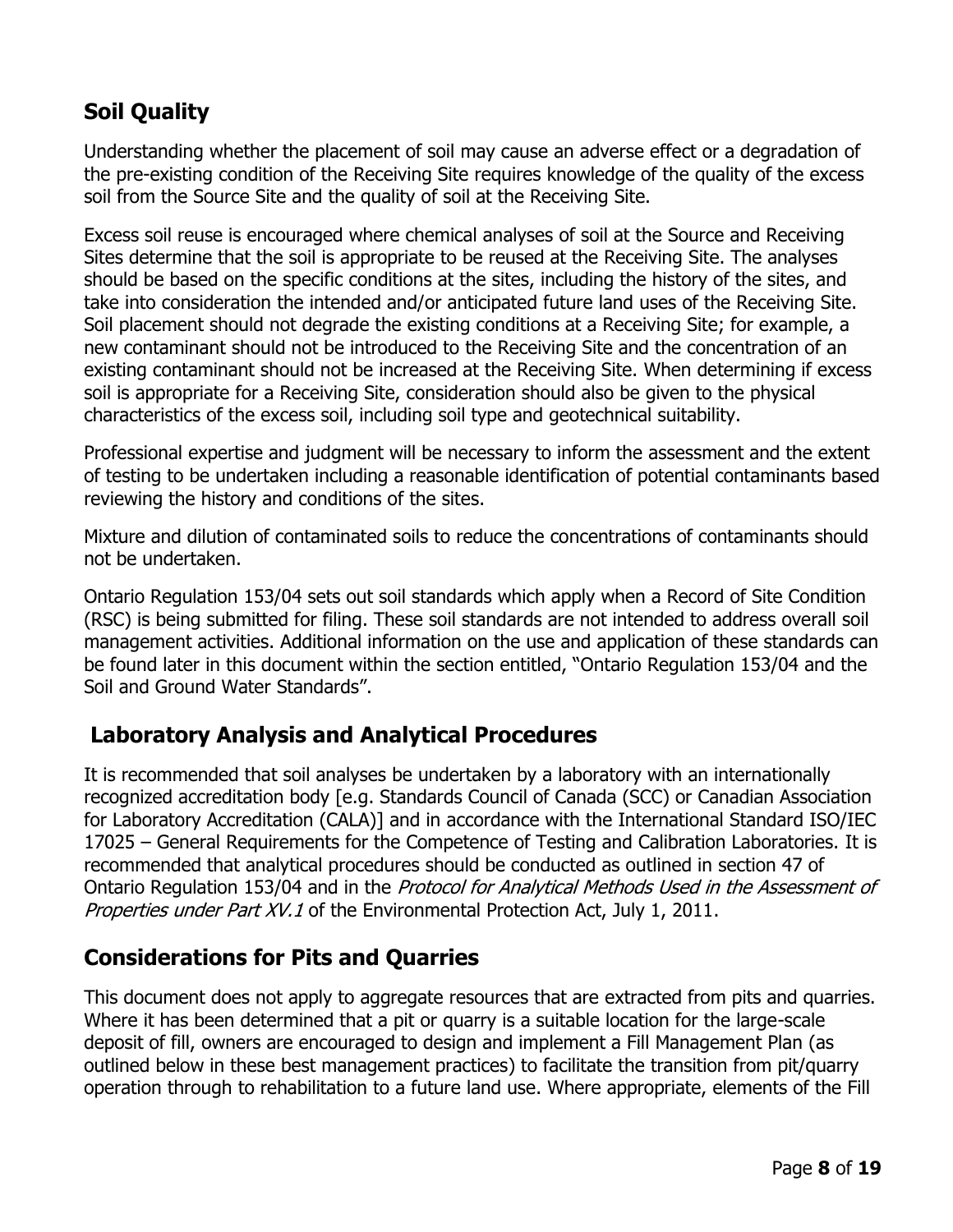Management Plan may be incorporated into the appropriate regulatory tool, such as an aggregate licence/permit until rehabilitation and surrender are complete, or by municipal or conservation authority permits after rehabilitation.

#### **Consultation and Engagement**

Public consultation by the owners/operators of potential Receiving Sites is highly recommended and may be undertaken in conjunction with other public communication activities, such as those required for the purpose of zoning or permitting through municipal by-laws. If undertaken in conjunction with other communication activities, the event should be advertised to include information-sharing specific to the soil management activities.

Early in the process, proactive engagement with First Nations and Métis is recommended for those community partners that may be impacted or interested in the proposed activity.

#### **Maintaining Records**

For the purpose of any record-keeping mentioned in this document, it is recommended that records be retained for a minimum of 7 years after the completion of all excess soil management activities or the removal of all excess soil from a Temporary Soil Storage Site.

#### **Invasive Species**

Soil management activities can contribute to the introduction and spread of invasive species. Examples of species that can be moved to new areas through the movement of excess soil include European fire ants, Japanese knotweed, Phragmites, Giant hogweed, Garlic mustard and Dog strangling vine. Soil may contain plant parts, seeds, and invertebrates (e.g. European fire ants). Once introduced into a new area, these species can spread rapidly and often cause issues and concerns for landowners, and can have a significant impact on biodiversity. Disturbance and exposure of un-vegetated soil can also contribute to the establishment of invasive plants. Consideration should be given to controlling the introduction and spread of invasive species during all excess soil management activities. Those managing excavated soil may need to mitigate or eradicate invasive species or plant growth resulting from soil management activities.

### **EXCESS SOIL: BEST MANAGEMENT PRACTICES**

The following are the recommended best management practices for excess soil.

#### **General**

To effectively manage excess soil, best management practices as outlined below, and as appropriate in individual circumstances, should be adopted by owners/operators of Source Sites, Receiving Sites and Temporary Soil Storage Sites. These best practices are intended to assist in preventing adverse effects. All sites that receive excess soil to be used for a beneficial purpose should be constructed, operated and maintained in a manner that ensures the health and safety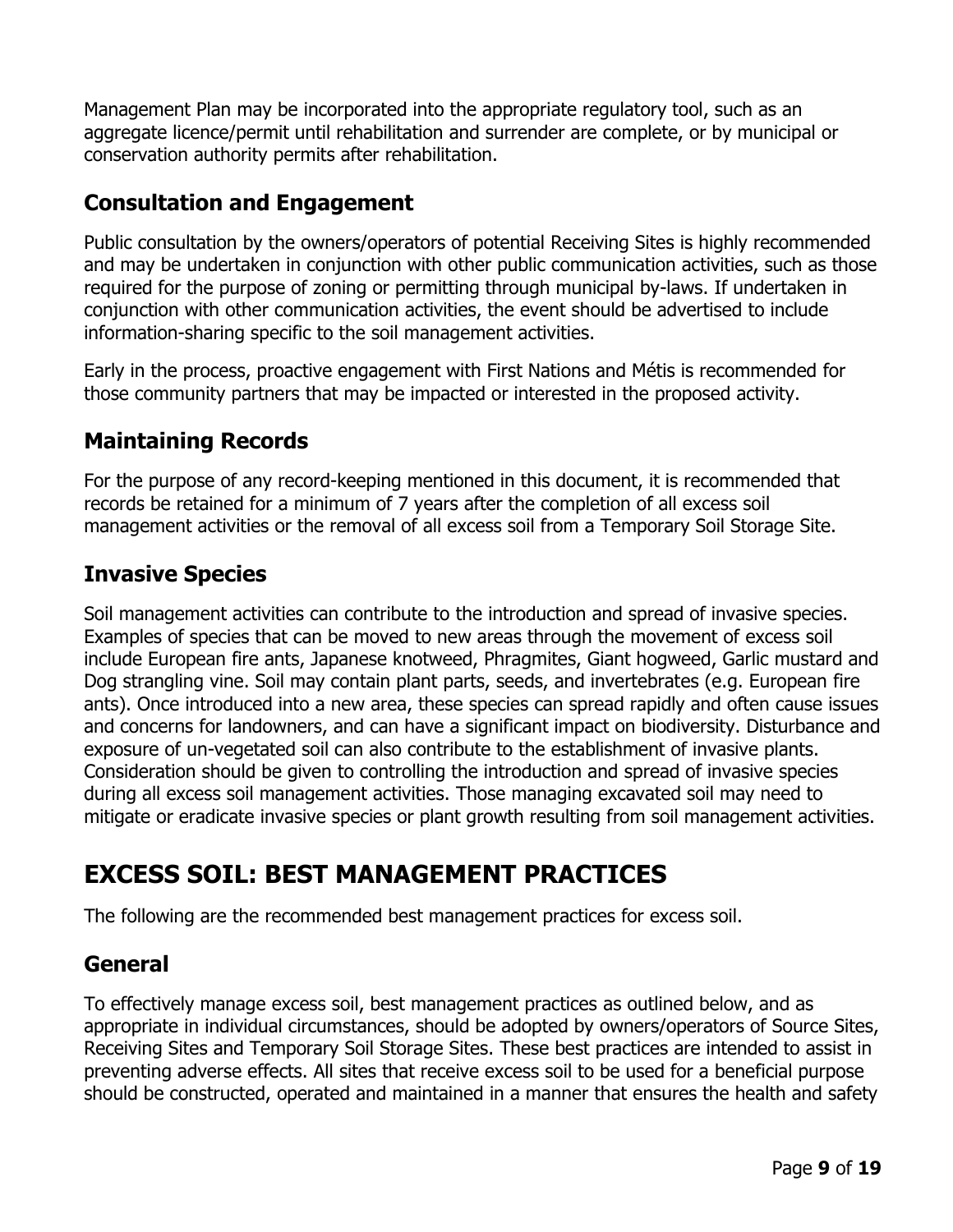of all persons and prevents adverse effects or impairment of water quality within the meaning of the OWRA.

In addition to these practices, those engaging in the management of excess soil are encouraged to consider applicable industry codes of practice.

#### **Transportation**

It is recommended that owners and operators engaged in excess soil management activities have a Traffic and Transportation Management Plan. This plan should address the following considerations where applicable:

- location and configuration of site entrances;
- truck queuing and parking;
- dust control and mud-tracking prevention/truck cleaning; and
- haul routes between Source Sites, Receiving Sites and Temporary Soil Storage Sites.

When preparing a Traffic and Transportation Management Plan those managing excess soil should consult with local upper-tier and lower-tier municipalities regarding appropriate transportation routes.

#### **Municipalities and Conservation Authorities**

Municipalities are encouraged to consider all tools available to assist in sustainable excess soil management at the local level.

The Provincial Policy Statement and Provincial Plans, such as the Oak Ridges Moraine Conservation Plan, Niagara Escarpment Plan, Greenbelt Plan and Source Water Protection Plans, contain specific policies related to protection of ground and surface water resources, features and systems, including highly vulnerable aquifer areas, as well as natural heritage features and systems. They also contain policies on site alteration within, and adjacent to, these features and systems, including landform conservation. Municipalities should consider a proactive evaluation of whether there are areas within the municipality which are not suitable for receiving excess soils or certain types of excess soils and build these areas into their municipal management regime, such as site-alteration by-laws.

Municipalities and Conservation Authorities should also consider projects within their areas of jurisdiction where excess soil may be excavated and, where possible, encourage the reuse of excess soil for local projects. Municipalities are further encouraged to undertake initiatives within their jurisdictions and to work with partner agencies, such as Conservation Authorities, to establish and track excess soil creation and identify sites that may require excess soil. A strategic and long-term management plan developed at a municipal level would be beneficial to anticipate soil generation and soil demand projects in order to plan soil reuse opportunities and to help inform future land use planning considerations, including the need for Temporary Soil Storage Sites.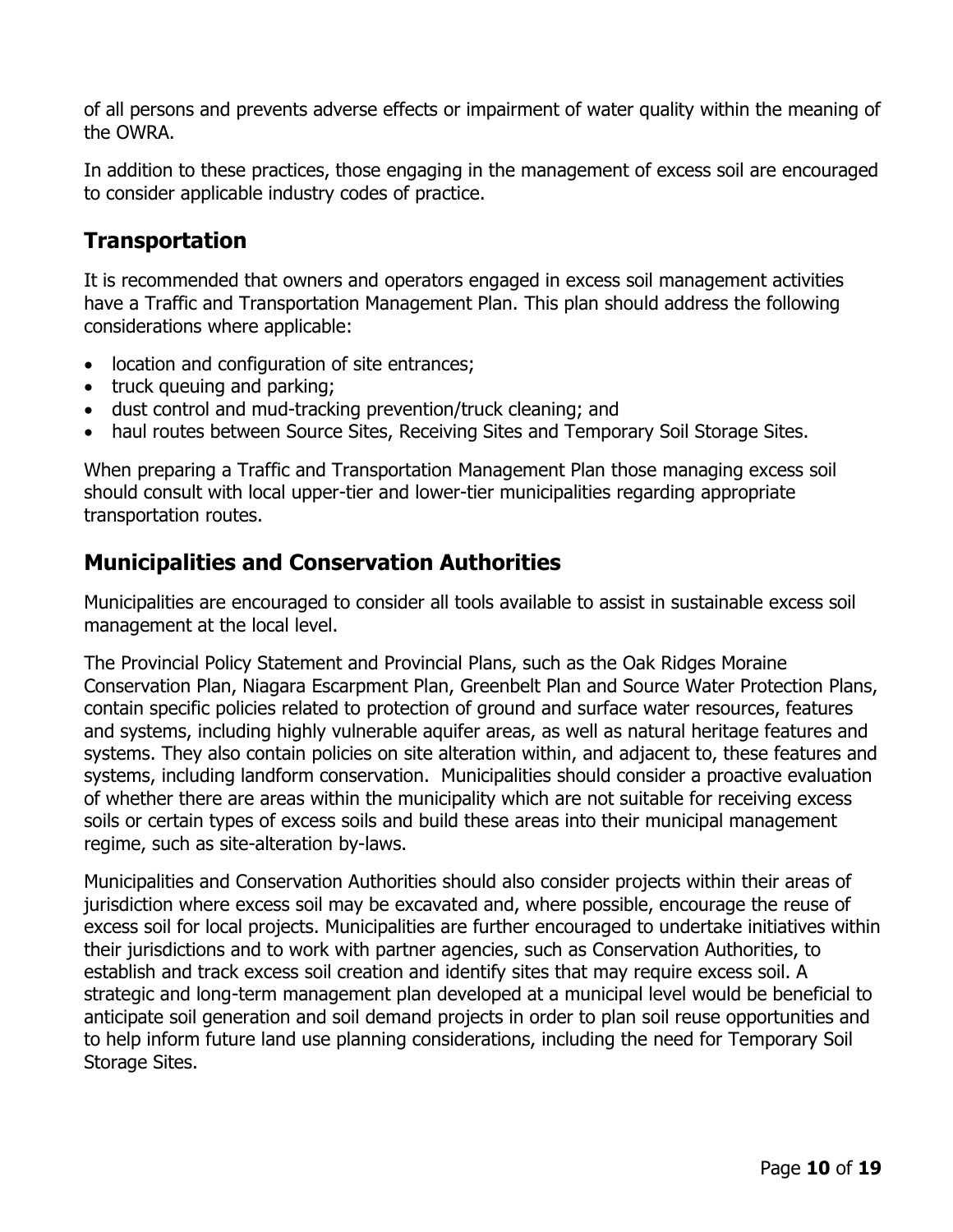#### **Procurement**

When tendering contracts that may include the management or movement of excess soil, municipalities, government ministries and agencies and others who procure services related to excess soil management, should consider incorporating these best management practices as requirements. Procurement documents should specify the need for a Soil Management Plan at a Source Site, and the need to identify the appropriateness of Receiving Site(s) based on a Fill Management Plan. This is recommended to ensure that, before the transportation of excess soil to a Receiving Site or a Temporary Soil Storage Site, the owner and operator of the Source Site is aware of excess soil management considerations and the ultimate destination(s) of the excess soil.

#### **Source Sites**

The owner/operator of a Source Site should retain the services of a QP to develop a Soil Management Plan**.**

The following items should be included in the Soil Management Plan:

- a copy of the detailed sampling and analysis plan for all excavated soil from the Source Site;
- the estimated volume of excess soil to be managed off-site;
- a site plan that identifies all the areas to be excavated, with the estimated volume and soil type and quality of each area, along with a copy of the detailed instructions to on-site contractors identifying the area and depth of soil to be excavated for off-site management; and
- a list of potential Receiving Sites linked to excavated areas of the site plan.

Excess soil should not be transported from a Source Site to a Receiving Site without confirmation that a Fill Management Plan exists for the Receiving Site. For excess soil being transported to a Temporary Soil Storage Site, the Source Site owner/operator should confirm that the Temporary Soil Storage Site is being operated with regard to the best management practices outlined below.

When excess soil is removed from the Source Site and transported to a Receiving Site:

- each load should be accompanied by documentation signed by the Source Site QP that includes appropriate and representative soil analyses from the soil at the Source Site confirming the soil quality is acceptable for the intended Receiving Site in accordance with the Receiving Site's Fill Management Plan;
- the Source Site owner and QP should obtain and keep written documentation from the Receiving Site confirming that the soil was received and the quality and quantity were acceptable in accordance with the Receiving Site's Fill Management Plan.

When excess soil is removed from the Source Site and transported to a Temporary Soil Storage Site: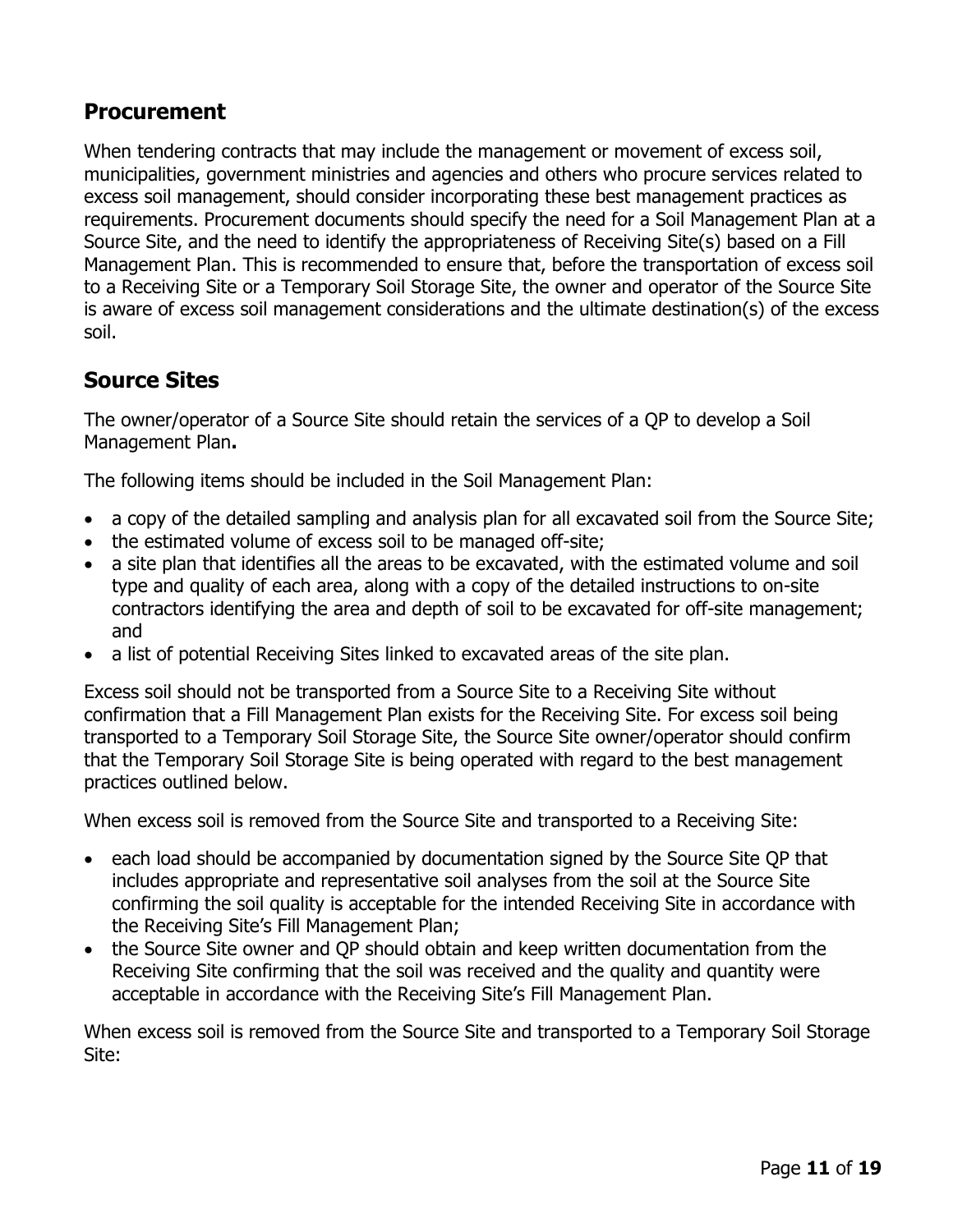- each load should be accompanied by documentation signed by the Source Site QP that includes appropriate and representative soil analyses from the soil at the Source Site confirming the soil quality is acceptable for storage at a Temporary Soil Storage Site;
- the Source Site owner and QP should obtain and keep written documentation from the Temporary Soil Storage Site confirming that the soil was received and the quality and quantity were acceptable for an intended reuse at a Receiving Site.

The owner/operator of a Source Site should ensure that all provisions of the Soil Management Plan are carried out.

If requested, the QP at the Source Site should make documentation, including all past environmental site assessment information, available to any proposed Receiving Site.

#### **Receiving Sites**

Prior to establishing a proposed Receiving Site, the owners/operators of the proposed Receiving Site should:

- undertake pre-consultation with local municipalities, any applicable Conservation Authorities and any local First Nations and Métis communities;
- undertake public consultation to ensure local community and land owners are aware of the proposal and have an opportunity to comment; and
- ensure the comments received are taken into consideration and are used to inform the final design and operation of the Receiving Site.

The owner/operator of a Receiving Site should retain the services of a QP to undertake an assessment to establish the current site condition of the soil and ground water to ensure the site is appropriate to be used as a Receiving Site. Appropriateness of the site should be based on, and take into consideration soil type and permeability in addition to nearby receptors and features, such as source water protection areas, natural hazard areas, surface water features, natural heritage features, wetlands and their areas of hydrologic influence, and ground water recharge rates, patterns and areas. Consideration should also be given to the future land use for the site, including potential agricultural uses and capacity.

Once the assessment has been undertaken to demonstrate the site is suitable to receive excess soil, the QP should prepare a Fill Management Plan, which outlines the overall condition and operation of the Receiving Site and should include the following:

- procedures to prevent the introduction of invasive plant or animal species;
- copies of any documentation regarding municipal or Conservation Authority licences/permits, provisions of provincial plans which apply to the site, and any requirements of provincial ministries;
- identification of appropriate soil quality and soil types for excess soil to be received at the site as determined by the QP based on site location/sensitivity, anticipated land use, ground water use/sensitivity, pre-existing site conditions or other factors as to ensure that there is no likelihood of adverse effect;
- dust and noise control measures;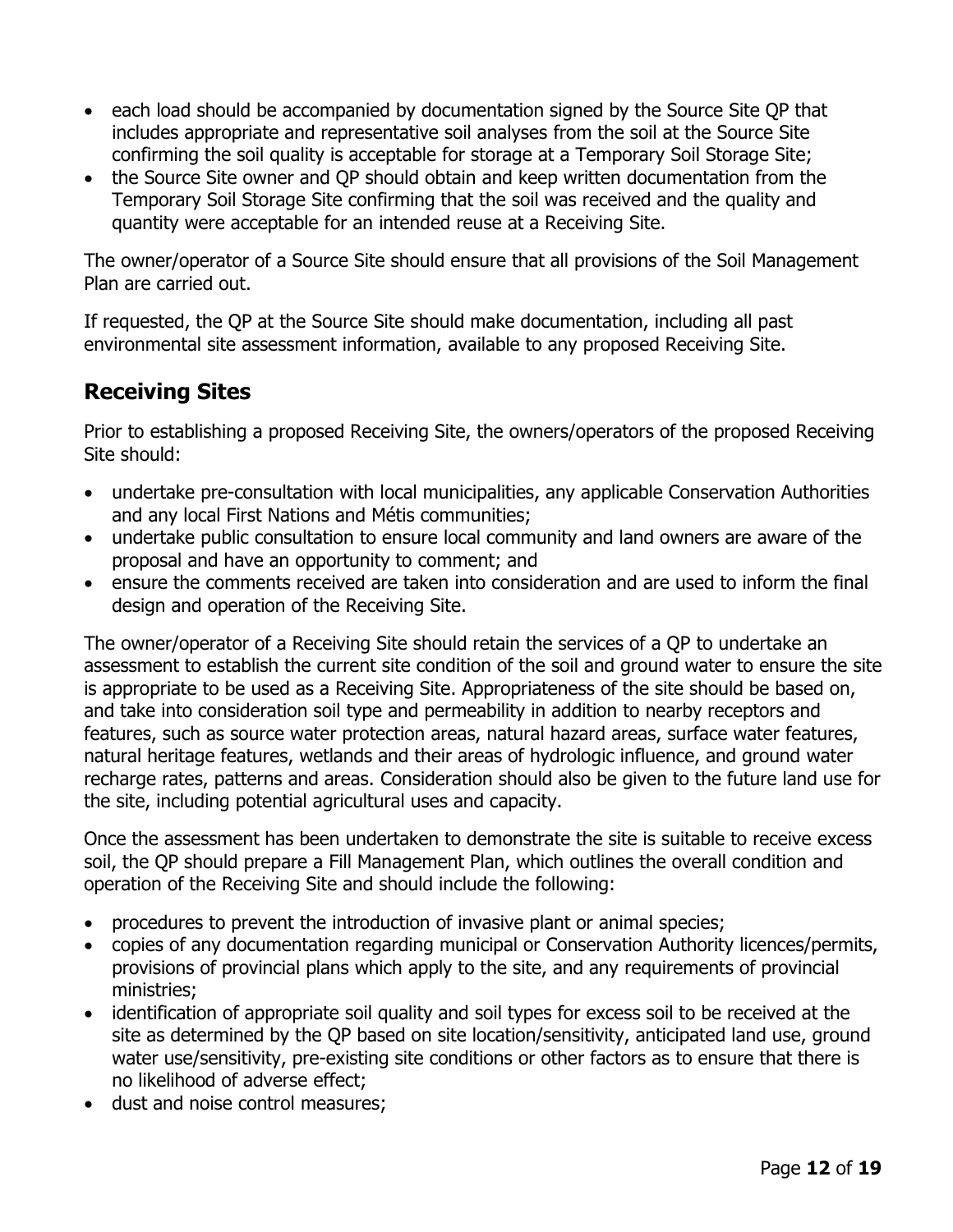- site security measures;
- Traffic and Transportation Management Plan;
- protocol for incoming excess soil specifying:
	- that each incoming load have documentation signed by the Source Site QP that includes appropriate and representative soil analyses confirming the soil quality is acceptable for the Receiving Site;
	- that visual and olfactory inspections will be conducted of all incoming loads to screen for odour, visible staining or debris; and
	- contingency measures for load rejections.
- a record keeping system to create and store written documentation to track each incoming load of excess soil including records of:
	- date and time of arrival of the load to the Receiving Site;
	- name and location of the Source Site;
	- volume of excess soil received;
	- documentation from the Source Site signed by a QP, including soil analytical results;
	- confirmation by the Receiving Site QP acknowledging that the incoming excess soil is acceptable for receipt at the site;
	- rejections of any loads of soil due to visual inspection or review of analytical results; and
	- documentation to the Source Site owner/operator and QP, once excess soil is received, confirming the soil was received and the type, quality and quantity was appropriate.
- clear signage at the site, which identifies a contact name, hours of operation (with reference to local by-laws where appropriate), and daily and after-hours contact telephone numbers;
- stormwater management plan, which includes provisions to prevent ponding and flooding;
- erosion control and run-off controls sufficient to prevent impacts to drainage and sediment discharge to nearby nearby watercourses or stormwater systems, and to ensure materials remain where placed;
- audit sampling protocols consisting of:
	- sampling protocols (designed by a QP) sufficient to produce results that would be representative of the volume of excess soil that is being received from each Source Site; and a
	- contingency plan to identify actions that are to be taken in the event that audit sampling or other information identifies concerns with soil quality from a Source Site.
- soil placement/segregation protocol sufficient to identify where excess soil from each Source Site has been placed, such that it can be assessed if required.

The owner/operator of a Receiving Site should ensure that all provisions of the Fill Management Plan are carried out.

Owners/operators of a Receiving Site may need to provide Financial Assurance, by an order issued by an MOE Regional Director or in another manner by appropriate agencies, including municipalities, before the site begins operating or during operations, to ensure any issues that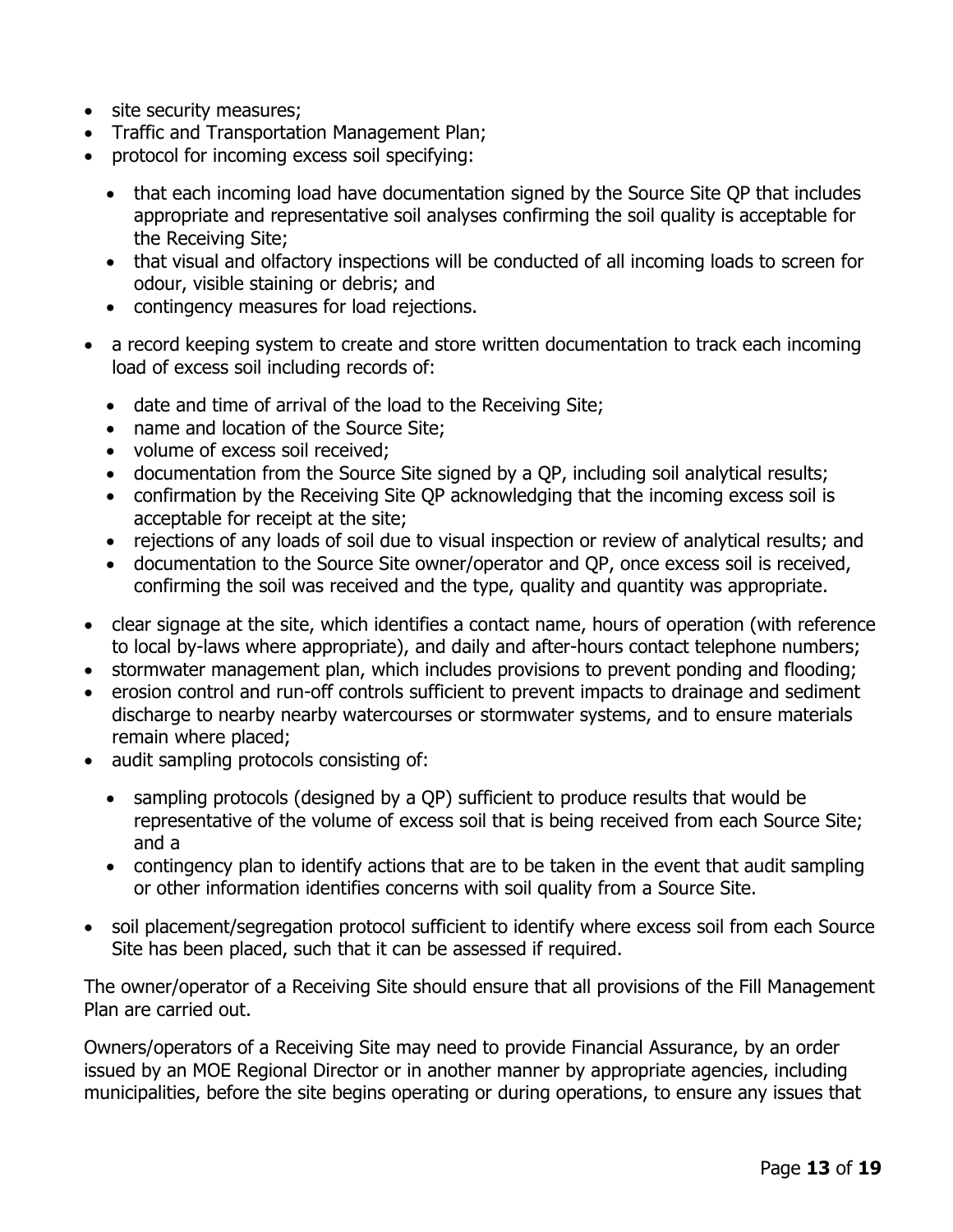may arise with material brought to the Receiving Site can be addressed in a timely and effective manner.

Some of the items listed above may be part of other approval requirements (for example, a site alteration or development permit) and owners/operators must ensure compliance with these legal requirements.

Owners/operators of Receiving Sites should also consider pre-approval of Source Sites based on a protocol determined by the Source Site and Receiving Site QPs.

#### **Temporary Soil Storage Sites**

In some cases, to facilitate reuse of excess soil, an owner/operator of a Source Site may need to store the excess soil at an intermediate location before the excess soil can be reused at a Receiving Site.

Temporary Soil Storage Sites are likely to be established on a wide range of sites with sitespecific considerations. Those who establish these sites should consult with the local MOE District Office to clarify the appropriate site-specific controls to be implemented to prevent adverse effects. Up-to-date information on how to contact the local MOE District Office can be obtained from the MOE website.

Consideration should be given to whether municipal approvals or permits are required for Temporary Soil Storage Sites. These may include local restrictions for storage site volumes as a permitted use, or stockpile heights.

Generally, temporary soil storage activities should be located outside of areas regulated by Conservation Authorities.

Prior to establishing a Temporary Soil Storage Site, the owner/operator of the proposed site should have documentation confirming that the excess soil will be stored on an interim basis, prior to its direct transportation to identified Receiving Sites where the excess soil will have an intended beneficial reuse.

A Temporary Soil Storage Site should store the excess soil from a Source Site for a specified, pre-determined period. The owner/operator of a Source Site should identify the Receiving Site for any excess soil to be stored at a Temporary Soil Storage Site before the excess soil is moved from the Source Site to the Temporary Soil Storage Site for interim storage prior to reuse.

The MOE expects that all activities at a Temporary Soil Storage Site will be overseen by a QP, and the site will be constructed, operated and maintained in a manner that ensures the health and safety of all persons and prevents adverse effects within the meaning of the EPA or impairment of water quality within the meaning of the OWRA.

Temporary Soil Storage Sites should not be established for a period greater than 2 years. If the excess soil cannot be used at the previously identified Receiving Site within a 2 year period, the owner/operator of the Temporary Soil Storage Site should have a contingency plan for the appropriate off-site disposal or alternative reuse of all soil stored at the Temporary Soil Storage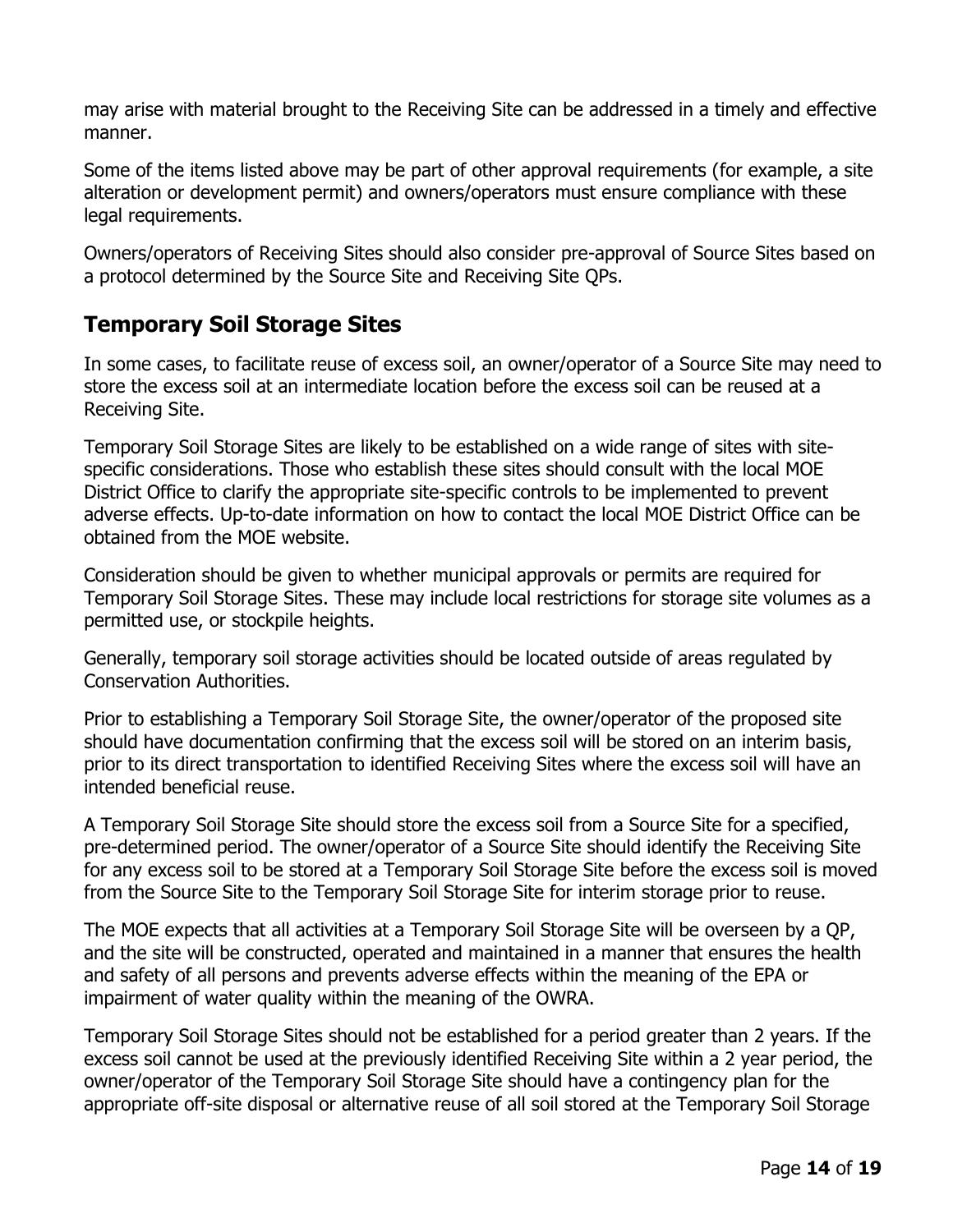Site. If soil storage needs to be undertaken for a longer period, there should be consultation with the local MOE District Office. Appropriate MOE action may be taken where it can be concluded that excess soil is not being stored temporarily before reuse at the identified Receiving Site.

All excess soil coming to a Temporary Soil Storage Site should be appropriately characterized by the Source Site QP and appropriate soil type and quality should be determined by the Source Site QP based on the intended reuse at a Receiving Site in accordance with the Receiving Site Fill Management Plan. Mixture and dilution of soil to reduce the concentrations of contaminants at Temporary Soil Storage Sites should not be undertaken.

Operational best management practices for Temporary Soil Storage Sites include:

- having a paved or otherwise impermeable surface;
- covering soil storage piles while not in use;
- limiting stockpile heights based on site location and site specific information, including adherence to local by-laws where applicable;
- conducting site inspections to ensure that the site is operating in accordance with its operational practices and that the storage of excess soil is not causing an adverse effect;
- notifying surrounding land owners to ensure they are aware of the site purpose and activities;
- establishing the following:
	- dust and noise control measures;
	- site security measures;
	- Traffic and Transportation Management Plan;
	- protocol for incoming excess soil specifying:
		- that each incoming load have documentation signed by the Source Site QP that includes appropriate and representative soil analyses confirming the soil quality is acceptable for an intended Receiving Site;
		- that visual and olfactory inspections will be conducted of all incoming loads to screen for odour, visible staining or debris; and
		- contingency measures for load rejections.
- a record keeping system to create and store written documentation that tracks each incoming load of excess soil including written records of:
	- date and time of arrival of the load to the Temporary Soil Storage Site;
	- name and location of the Source Site;
	- volume of excess soil received:
	- documentation from the Source Site signed the QP, including soil analytical results for incoming loads;
	- rejections of any loads of soil due to visual inspection or review of analytical results; and
	- documentation to the Source Site owner/operator and QP, once excess soil is received, confirming the soil was received and the type, quality and quantity was appropriate.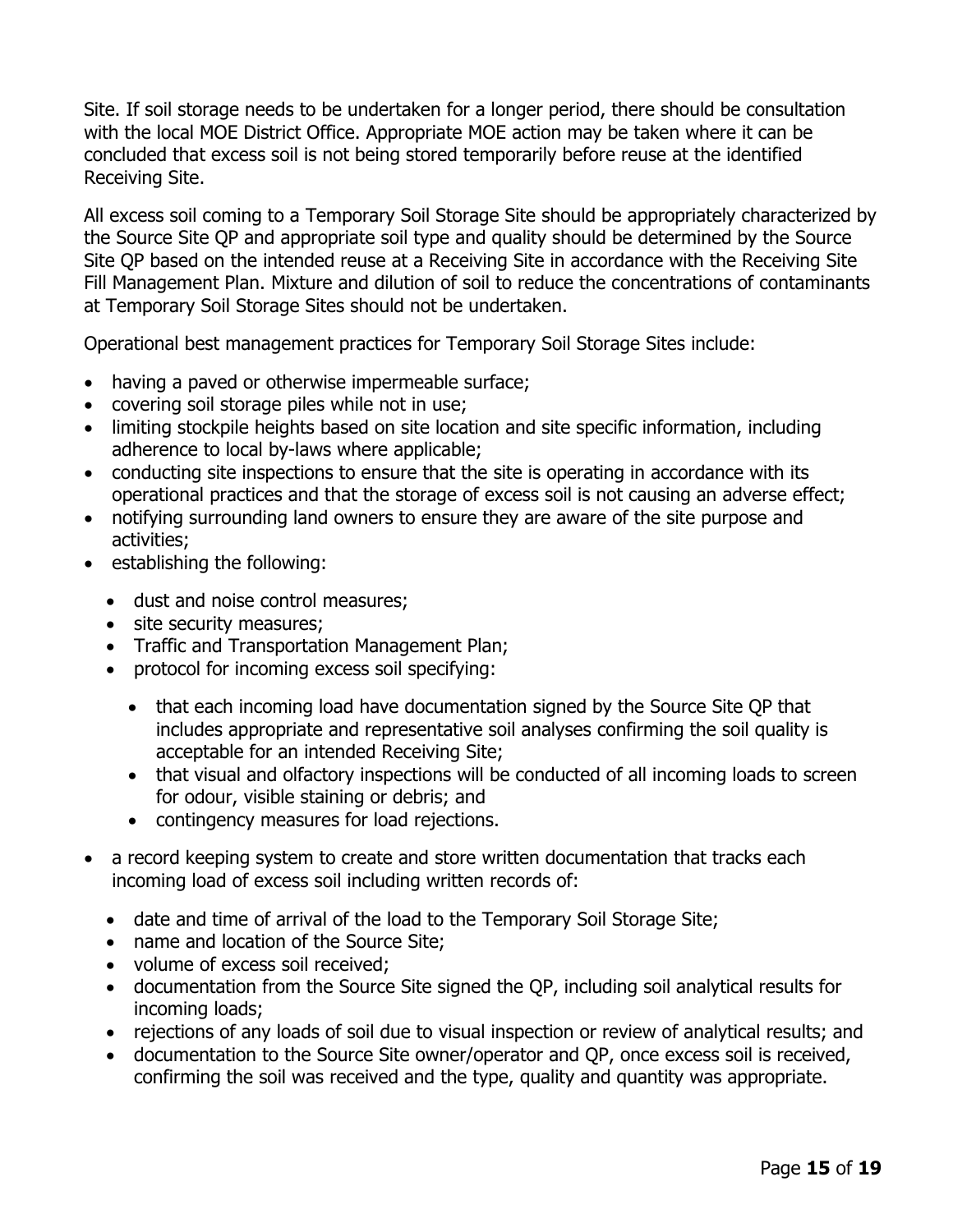- clear signage at the site, which identifies a contact name, hours of operation (with reference to local by-laws where appropriate), and daily and after-hours contact telephone numbers;
- stormwater management plan, which includes provisions to prevent ponding and flooding;
- erosion control and run-off controls sufficient to prevent impacts to drainage and sediment discharge to nearby nearby watercourse or stormwater systems, and to ensure materials remain where placed;
- soil placement/segregation protocol sufficient to identify where excess soil from each Source Site has been placed, such that it can be assessed if required.

Where Temporary Soil Storage Sites are accepting soil from multiple Source Sites, an audit sampling protocol should also be developed consisting of:

- sampling protocols (designed by a QP) sufficient to produce results that would be representative of the volume of excess soil that is being received from each Source Site; and a
- contingency plan to identify actions that are to be taken in the event that audit sampling or other information identifies concerns with soil quality from a Source Site.

The owner/operator of a Temporary Soil Storage Site should ensure the operational best management practices outlined above are carried out.

Owners/operators of a Temporary Soil Storage Site may need to provide Financial Assurance, by an order issued by an MOE Regional Director or in another manner by appropriate agencies, including municipalities, before the site begins operating or during operations, to ensure any issues that may arise with material brought to the Temporary Soil Storage Site can be addressed in a timely and effective manner.

### **ONTARIO REGULATION 153/04 AND THE SOIL AND GROUND WATER STANDARDS**

Ontario Regulation 153/04 sets out standards for soil, ground water and sediment which apply when a Record of Site Condition (RSC) is submitted to the MOE for filing on the Environmental Site Registry. The generic contaminant standards are set out in, "Soil, Ground Water and Sediment Standards, for Use under Part XV.1 of the Environmental Protection Act" dated April 15, 2011, (Standards) and are referred to as Tables 1 through 9. These Standards assume certain conditions at an RSC property as well as an intended property use. The property uses are categorized in Ontario Regulation 153/04.

The Table 1 Standards or "Background" values were developed from the Ontario Typical Range data collection program for soils. The program involved collection of uncontaminated surface soil from around the province. Naturally occurring concentrations vary throughout Ontario. Table 1 Standards are a statistical estimate of the upper levels of provincial background concentrations. Roughly 98% of uncontaminated Ontario soils will be below the Table 1 Standards for a specific substance. For some individual chemical substances, Table 1 Standards may be higher than ambient concentrations at a Receiving Site. The Standards set out in Tables 2-9 were developed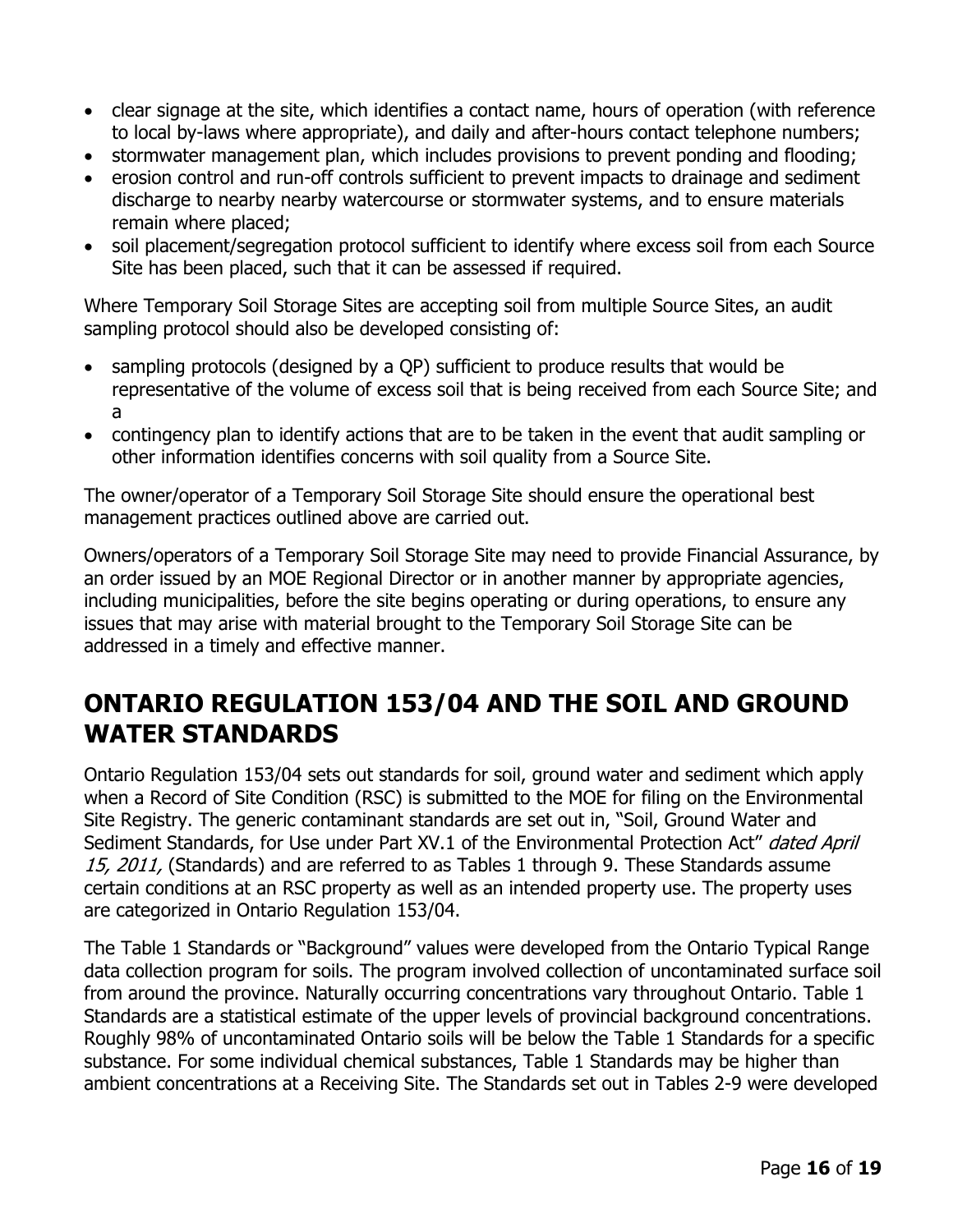using scientific models and technical assumptions in order to meet specific objectives designed to support the redevelopment of brownfield sites in Ontario.

The Standards are not intended to address overall soil management activities. For example, the Standards are based on assumed contaminant volumes and loadings and do not account for wide variance in soil volume and contaminant loadings which may occur with general soil management.

In some cases, the Standards may not be appropriate for assessing soil being imported to a Receiving Site without consideration being given to the rationale document used in their development. A QP should consider the appropriateness of the proposed application of the Standards and whether the assumptions used in the development of Standards remain valid. The rationale document is entitled, "Rationale for the Development of Soil and Ground Water Standards for Use at Contaminated Sites in Ontario, revised version April 15, 2011".

QPs using the Standards in Tables 1-9 must ensure they are aware of how the Standards were developed, and the important assumptions behind the Standards are considered when they are applied to excess soil management activities. The assumptions and methods used in the development of the Standards are fully described in the rationale document. In undertaking this assessment, the QP should take into consideration the effects of loading associated with the concentrations of individual contaminants in soil and the impacts on the pre-existing, ambient conditions at the site, including the introduction of new contaminants to a Receiving Site. This will likely require a QP who is qualified to prepare or supervise a risk assessment, as set out section 6 of Ontario Regulation 153/04.

When considering the applicability of the Standards for use at a particular site, it is important to note that elevated concentrations of contaminants when compared to the Standards do not necessary imply that:

- there is a risk to human health or the environment;
- remediation is required; or
- excess soil should be considered a waste.

An elevated concentration when compared to the Standards may suggest that additional sitespecific studies, evaluations or assessments are warranted. These additional site-specific studies, evaluations or assessments should, at a minimum, be done in accordance with these best practices.

#### **Where RSCs are being submitted for filing**

Owners of both Source Sites and Receiving Sites may be submitting an RSC for filing under the EPA and Ontario Regulation 153/04. This is an example of legislation which has legal requirements which apply to soil management and must be followed. The best management practices in this document are not legal requirements and do not apply to anything related to the filing of an RSC.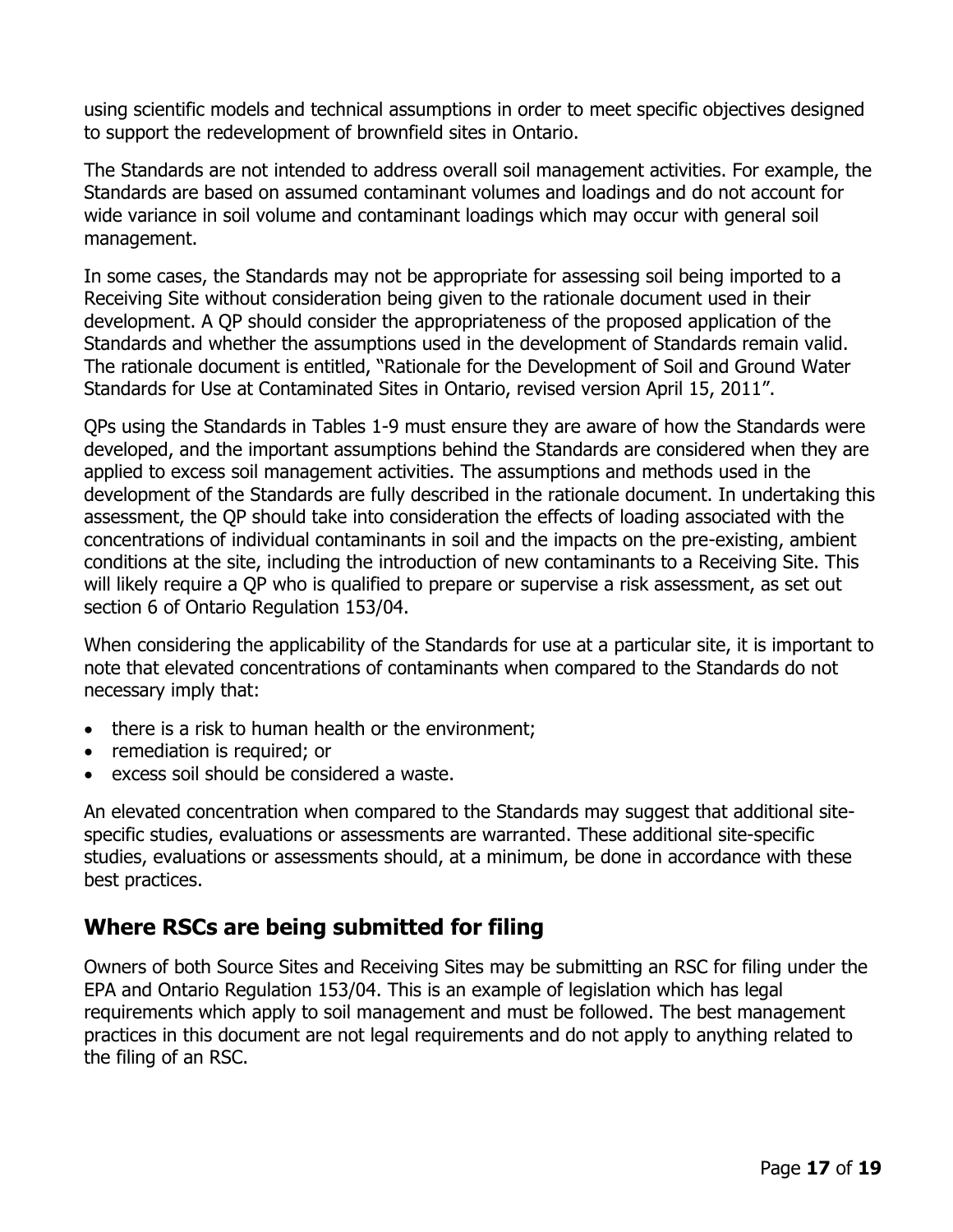Before a Receiving Site owner who intends to submit an RSC for filing receives excess soil, the owner and QP will need to review and comply with applicable provisions of Ontario Regulation 153/04 (Part XII - Soil) dealing with the receipt of soil at a RSC property. For additional information, please refer to the MOE's website, and the Fact Sheet entitled, "Bringing Soil to an RSC Property" (PIBS 8429e – April 2011).